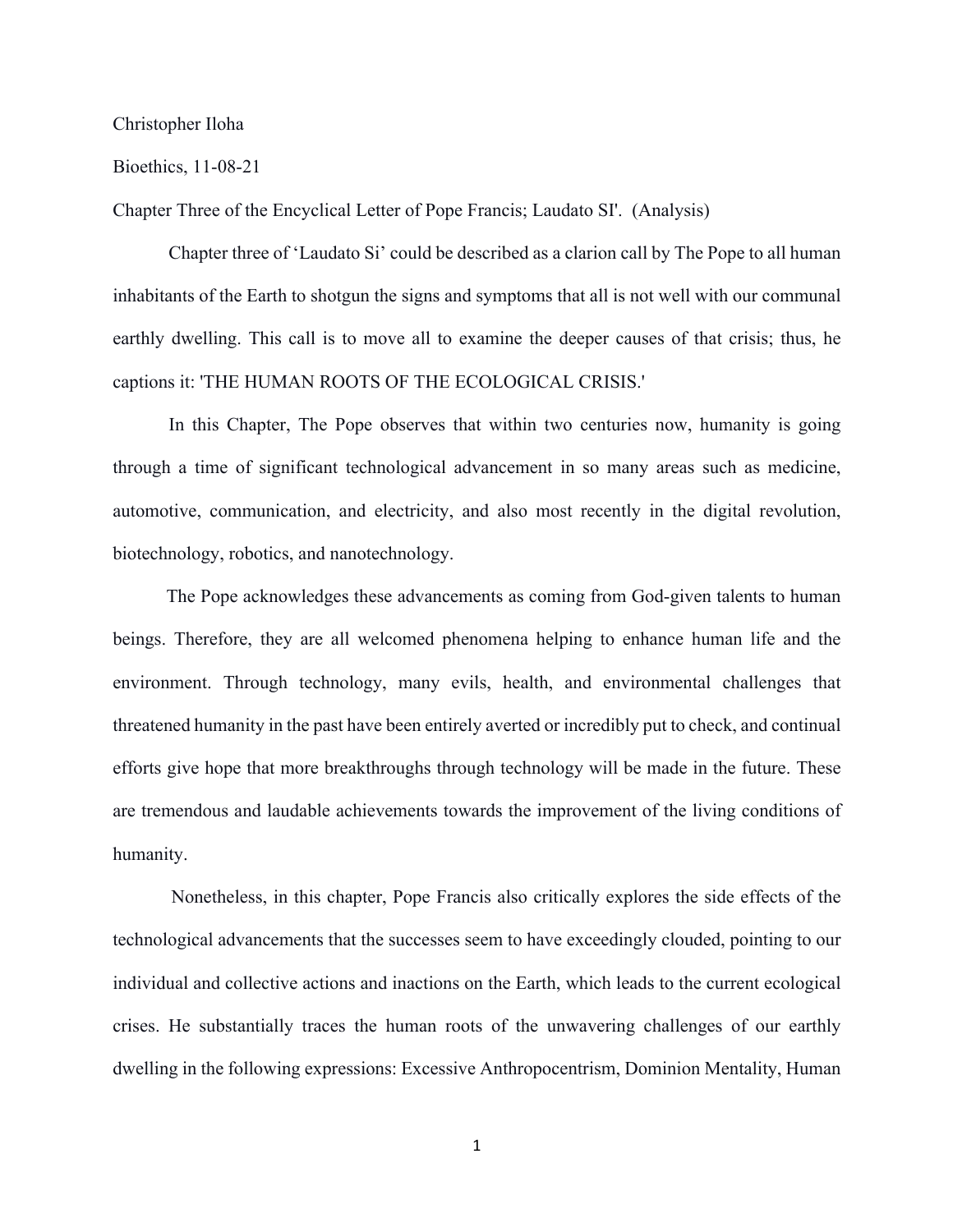and Environmental Exploitation, and Degradation, Relativism, Throw-Away Culture to mention but a few. Francis also proffers possible solutions to control the menace.

Pope Francis advocates for a collective effort and dialogue to create an ethical framework and principles to guide individual and general actions to check the eco-challenges.

The Pope further reiterates the ethical imperative for us at this generation not to destroy the Earth but to care for it, understanding that future generations will live in it too. This chapter clarifies that future generations will inhabit the Earth and that every generation is obliged to maintain the Earth and leave it better for the generations to come. The Pope intends that such awareness or alarm that he is raising should lead to a dialogue and concrete steps towards taking responsibility for the good of our common earthly home.

However, despite the undesirable products of technological advancements mentioned above, Pope Francis maintains an attitude of gratitude for the great efforts and contributions of different persons and human societies leading to various technological advancements.

In his words, the Pope adds, 'how can we not feel gratitude and appreciation for this progress, especially in the fields of medicine, engineering, and communications… how could we not acknowledge the work of many scientists and engineers who have provided alternatives to make development sustainable?

Pope Francis firmly maintains that Technoscience, if properly directed, will lead to beautiful achievements towards the well-being of humanity. However, if the contrary is the case, challenges resulting from the development and application of the technology would be calamitous and retardational. Thus he adds: "A technological and economic development which does not leave in its wake a better world and an integrally higher quality of life cannot be considered progress."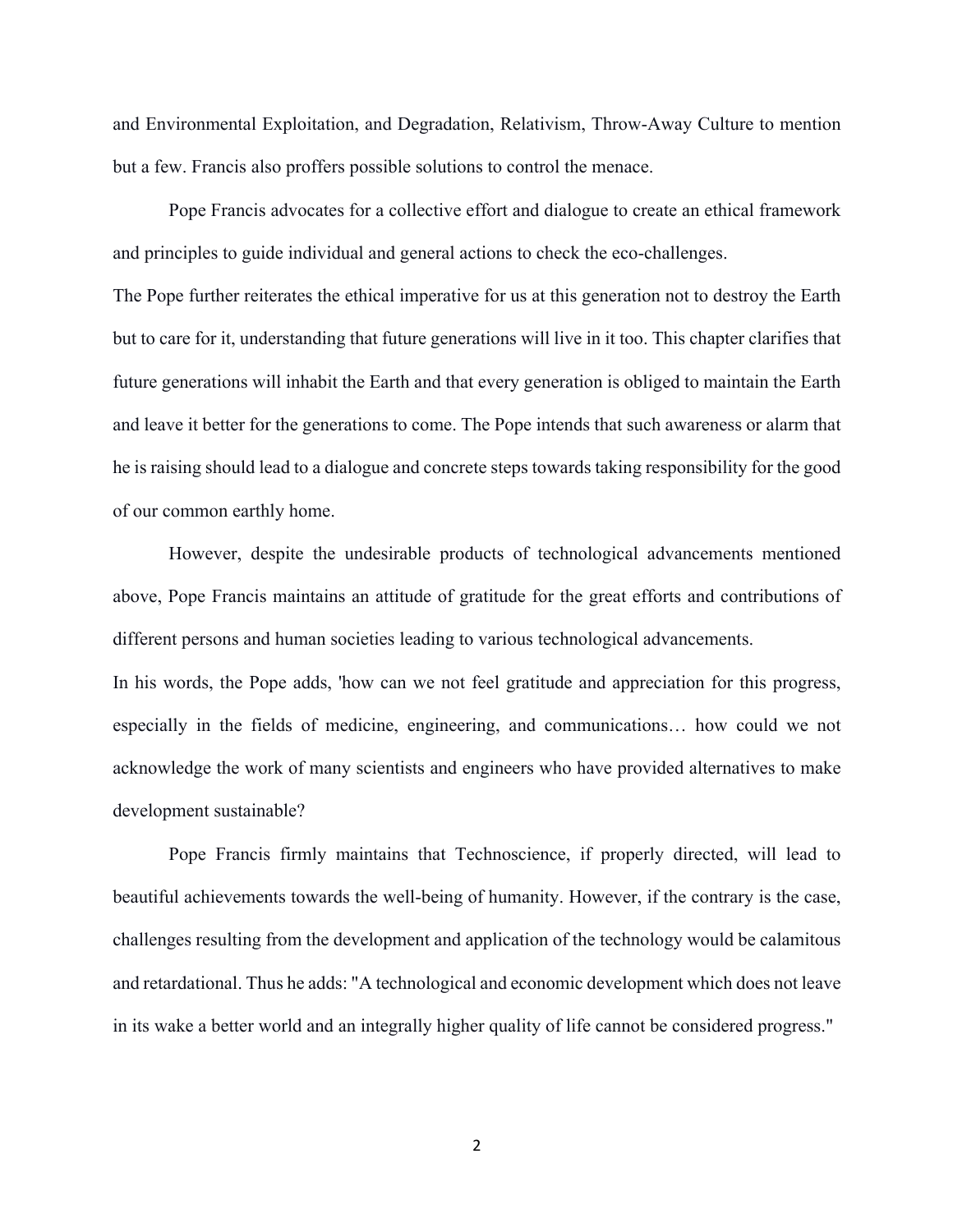Suffices it to mention here that the foundation of the great concern, as portrayed by the lines of chapter three of the encyclical letter, has technology being portrayed as a god for the human person who tends to think of achieving all solutions to basically every problem through the use of technology. Furthermore, it appears that humanity today is consciously or unconsciously helpless, to the fear that technology that is expected to be at the service of human beings may turn humankind into a slave to it.

The 'promise' of technology to solve immediate problems and concerns may create future challenging conditions, and a continual gaze at the visible successes through technology blindfolds humanity to subsequent and untold risks that could come with the successes. Thus, while the human person, for the most part focuses on the resolution of a present predicament, there are unplanned and unimaginable possible side-outcomes, some of which have led to the current environmental crisis. Hence, The Pope calls all to sober and integral reflection on where the power of technology is leading the Earth's inhabitants.

Substantially, the Pope notes that the current technological field continues to manifest substantial progress in material resources. However, it is yet to manifest commensurate growth in developing good human qualities such as conscience, responsibility to one another, and other physical human values. The Pope enumerates some of the critical sides of what he terms the technocratic paradigm to include the following:

\*Aim at gaining control over several portals of the human physical development, to gain more economic advantage and absolute power over others. It is becoming more evident that the greater the control society has over technology, the greater the domination society has over others. Many societies are continually seeking domination of others through technology.

3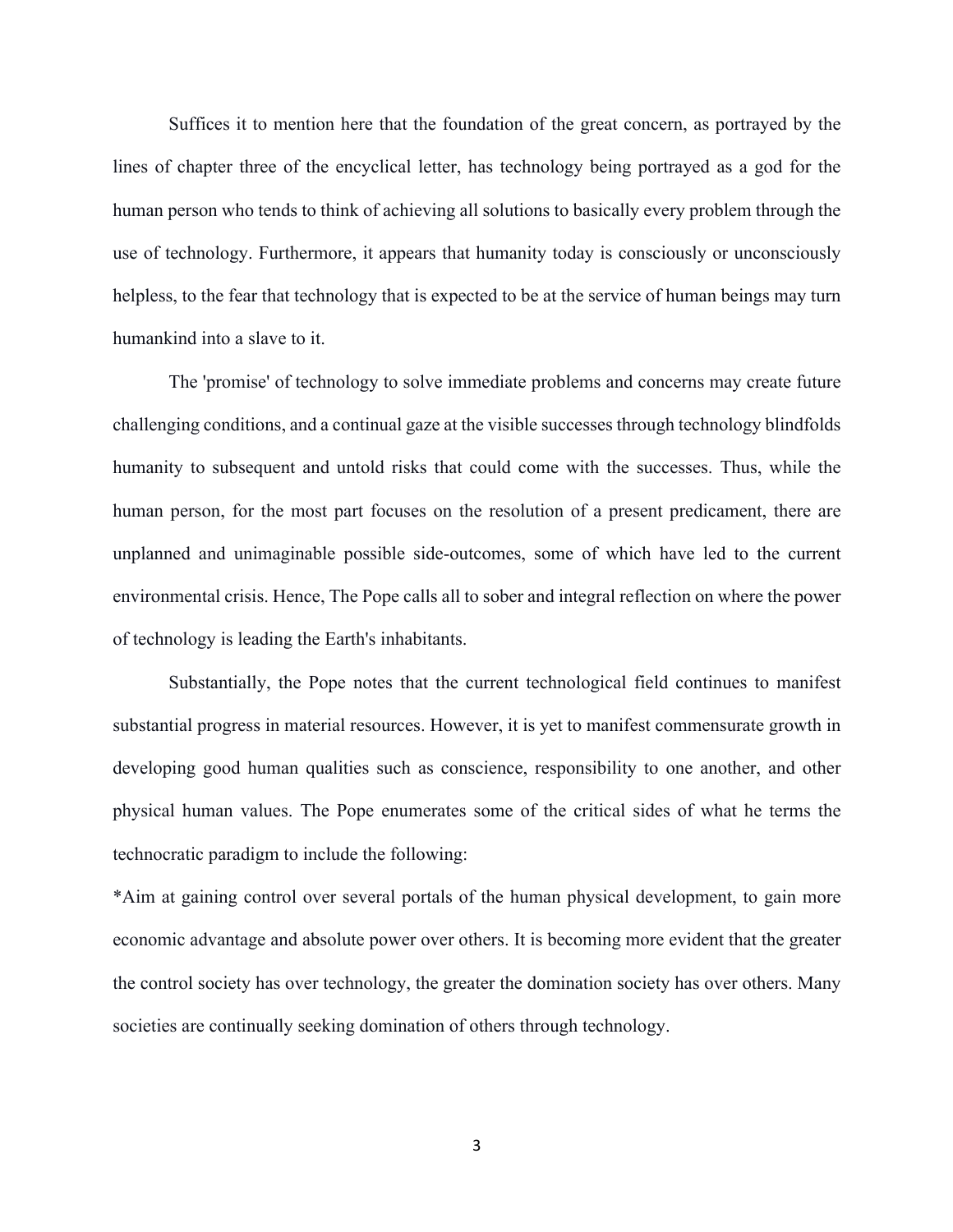\*The enthronement of technology is that people believe that application and reliance on technology will care for all human concerns and challenges. Humankind tends to relegate some of the 'traditional' human collegiality to procuring solutions.

\*Humans hasten to exploit the environmental resources as though they are unlimited, or they need to grab those resources from the radar of other inhabitants, towards monopolistic ideology.

\*Focus on economic and material profit instead of the essence of humanity's quest for meaning and fulfillment, the well-being of the poor and subsequent generations, thus leaving humanity vulnerable to various ecological crises.

Science, technology, and monetary wealth are needed for people to flourish. Nevertheless, undue attachment and dependence on the lead to the incessant quest by people to get hold of them, yet no one should ignore the ethical reflections and conversation concerning the common good and welfare of humanity in general, including that of the future generations.

It is worthy of note that the Pope is not advocating for a return to the primitive age; instead, he invites humans to have the freedom to limit, control, and direct technology to a moderate and lasting service. They are to find humanity's proper place on Earth, maintain it, and not live and act against one another or engage in things that will ultimately turn back to haunt them.

This paper appreciates the views of Pope Francis in that "… economy accepts every advance in technology with a view to profit, without concern for its potentially negative impacts on human beings." However, it also exposes the reality that the undue quest and continual struggle for domination in technology, economics, and monetary wealth are foundational to the reasons of the very ecological crisis under discussion, as well as the exploitation and consequent destruction of peoples and nature.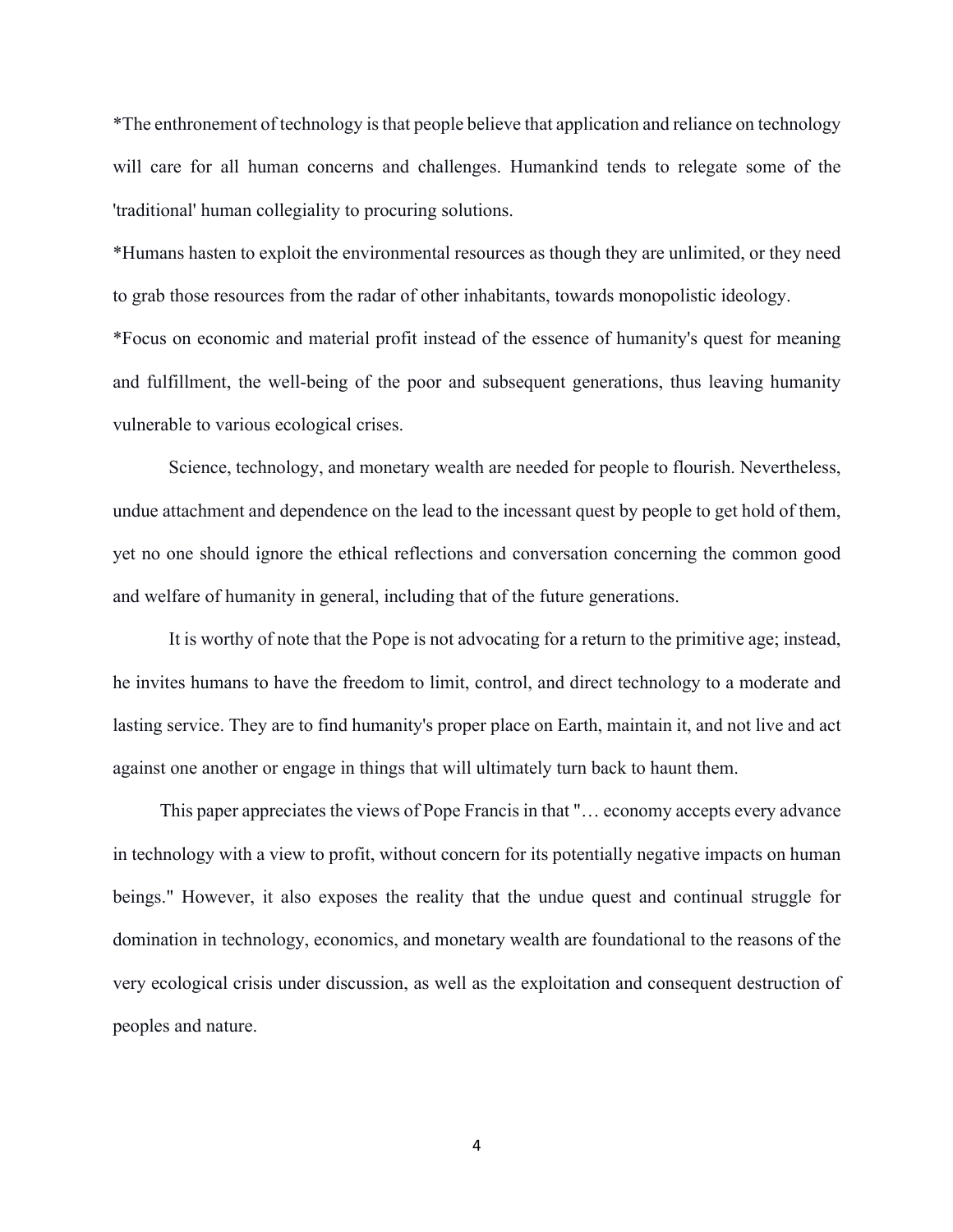Pope Francis further links the growing global poverty to the environmental degradation, which has led to a steady increase in the number of migrants leaving their countries and seeking a place or another country of refuge, where they can possibly hope for the safety of their lives, food, shelter, and clothing. A rethink and actions for possible redress beginning with individuals and communities, to the societies, would be crucial to meet the fundamental sense of responsibility for fellow humans upon which every civil society is established.

Humanity's blindness or laissez-faire attitude to the present challenges and failures mentioned above and failing to engage the root causes of the present global predicament would be linked to the undue quest for domination over others. Subsequently, the causes of the environmental predicaments are within the areas of the individual/societal behaviors and activities, especially with the direction and connection of technological and economic upturn.

Pope Francis believes that creating awareness and educating all peoples and nations through conferences and other media avenues on this topic would help. Furthermore, he envisages setting up a committee on the global level to investigate the issues around this topic would be a good way to initiate the solution while involving many societies would imply having many societies assume responsibility.

The Pope understands that technology and its products condition our human mentality, dictate our lifestyle while regulating our social possibilities and actions. 'Life gradually becomes a surrender to situations conditioned by technology….' Ipso facto, the human person knowingly or unknowingly becomes dependent on technology for what can be taken care of without it, consequently creating an environment of crisis within and outside the person.

This paper evaluates the situation that humanity is living for today, with such mentality as 'I have crossed, the bridge can break up' or such misconstrued ethical principle of what works- for